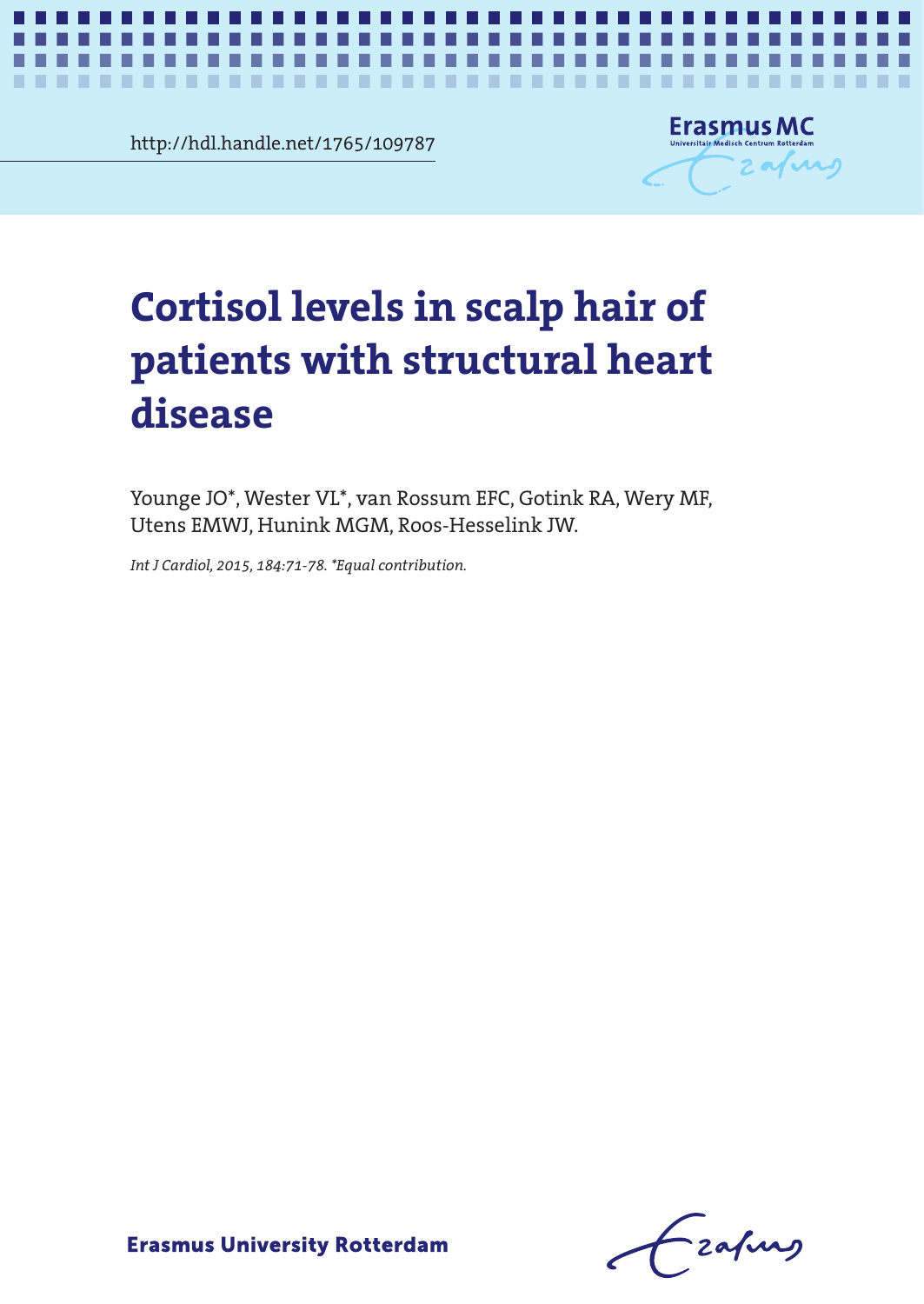#### **Abstract**

**Background**: Stress is considered a modifiable risk factor for cardiovascular disease. Scalp hair analysis is a tool to assess long-term exposure to the stress hormone cortisol. We aimed to determine the association between hair cortisol concentrations (HCC) and clinical characteristics in patients with structural heart disease. Additionally, we investigated potential predictors for longitudinal change in HCC.

**Methods**: The study consisted of 261 patients with structural heart disease from a randomized controlled trial of mindfulness training. One sample of scalp hair was used to determine HCC both at baseline and at 12-weeks follow-up. In 151 patients HCC was available (mean age: 41.3 years, range 18-65). We investigated the association between HCC at baseline and several physiological measures (BMI, blood pressure, heart rate, respiratory rate, 6-minute walk test), as well as psychological parameters (physical and mental component summary measure (SF-36), emotional distress (HADS), and perceived stress). Additionally, we used these clinical parameters to predict HCC change over time.

**Results**: The median HCC was 22.3 pg/mg hair (23.5 interquartile range). In multivariable linear regression analyses an association was observed between log-transformed HCC and BMI ( $\beta$  0.171, p=0.037), respiratory rate ( $\beta$  0.194, p=0.016), and the physical summary score (β -0.163, p=0.054). Independent predictors of log-transformed HCC change after 12 weeks were mental summary score (β -0.200, p=0.019) and diastolic blood pressure (β -0.171, p=0.049).

**Conclusions**: In patients with structural heart disease a positive association exists between HCC and BMI. Mental health status may predict a change in long-term cortisol over time.

Frafing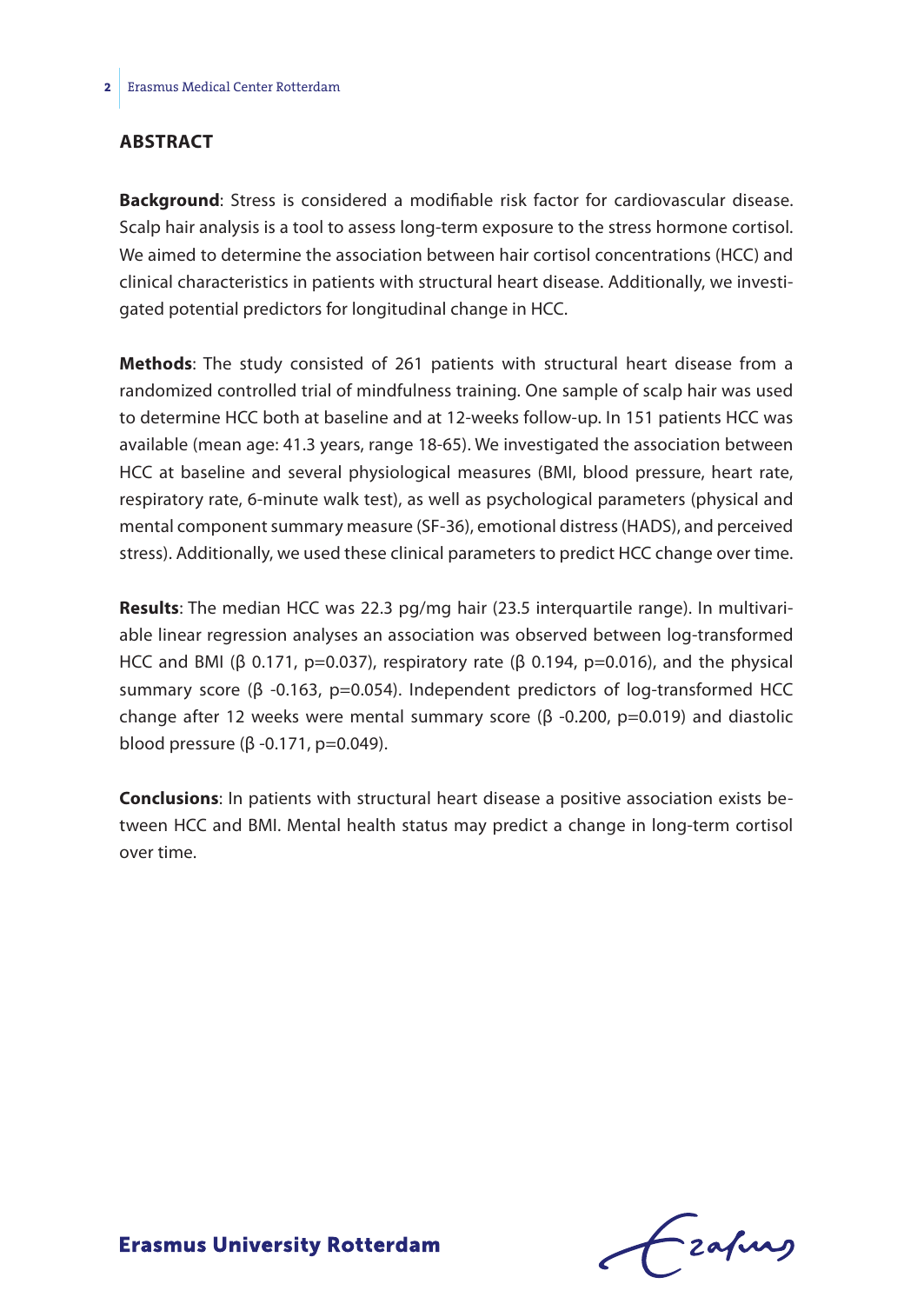#### **Introduction**

Chronic stressors such as anxiety, depression, and hopelessness are thought to be important risk factors for cardiovascular disease (CVD). While there is a large body of evidence linking psychological states to ischemic heart disease [1-5], little is known about the role of stressors and the human stress response in structural heart disease.

The human stress response is mainly mediated by two classes of hormones: glucocorticoids and catecholamines. Cortisol, the main glucocorticoid hormone in humans, is produced under influence of the hypothalamic-pituitary-adrenal axis (HPA-axis) [1] and affects virtually all aspects of physiology with mediating effects in inflammation, metabolism, and behavior. An extreme excess of cortisol (i.e., Cushing's syndrome) is associated with an increase of all features of the metabolic syndrome and cardiovascular disease risk [6]. In research, cortisol levels have mostly been measured in blood, saliva and urine, which reflect a time-point measurement of usually up to 24 hours of cortisol exposure. However, cortisol levels are highly variable due to acute stress, the diurnal rhythm, pulsatile secretion, and day-to-day fluctuations [7-9]. Therefore, measurements in body fluids are thought to be of limited value in evaluating long-term cortisol exposure.

In the past few years, scalp hair analysis has been validated as a method to evaluate long-term cortisol levels. Scalp hair grows at a rate of approximately 1 cm per month, therefore one cm hair represents cumulative cortisol exposure of one month. This technique can be used to create retrospective timelines of cortisol exposure by separating hair samples into segments and analyzing these separately [10, 11]. Hair cortisol concentrations (HCC) have been associated with a wide range of somatic and mental health outcomes [7, 12]. Of note, increased HCC has been associated with cardiovascular disease [13], metabolic syndrome [14] and obesity [15, 16] and may therefore provide a novel treatment target in cardiovascular risk management.

The aim of the current study is to investigate the cross-sectional association between cortisol levels, measured in scalp hair, and several clinically relevant physical and psychological characteristics, such as: exercise tolerance, blood pressure, body mass index(BMI), NT-proBNP, perceived stress, and subjective health status in patients with structural heart disease. Additionally, we investigated whether these characteristics act as predictors for cortisol change over a period of 12-weeks. We hypothesized that higher long-term cortisol levels are associated with an adverse clinical status and lower subjective health status.

Frafing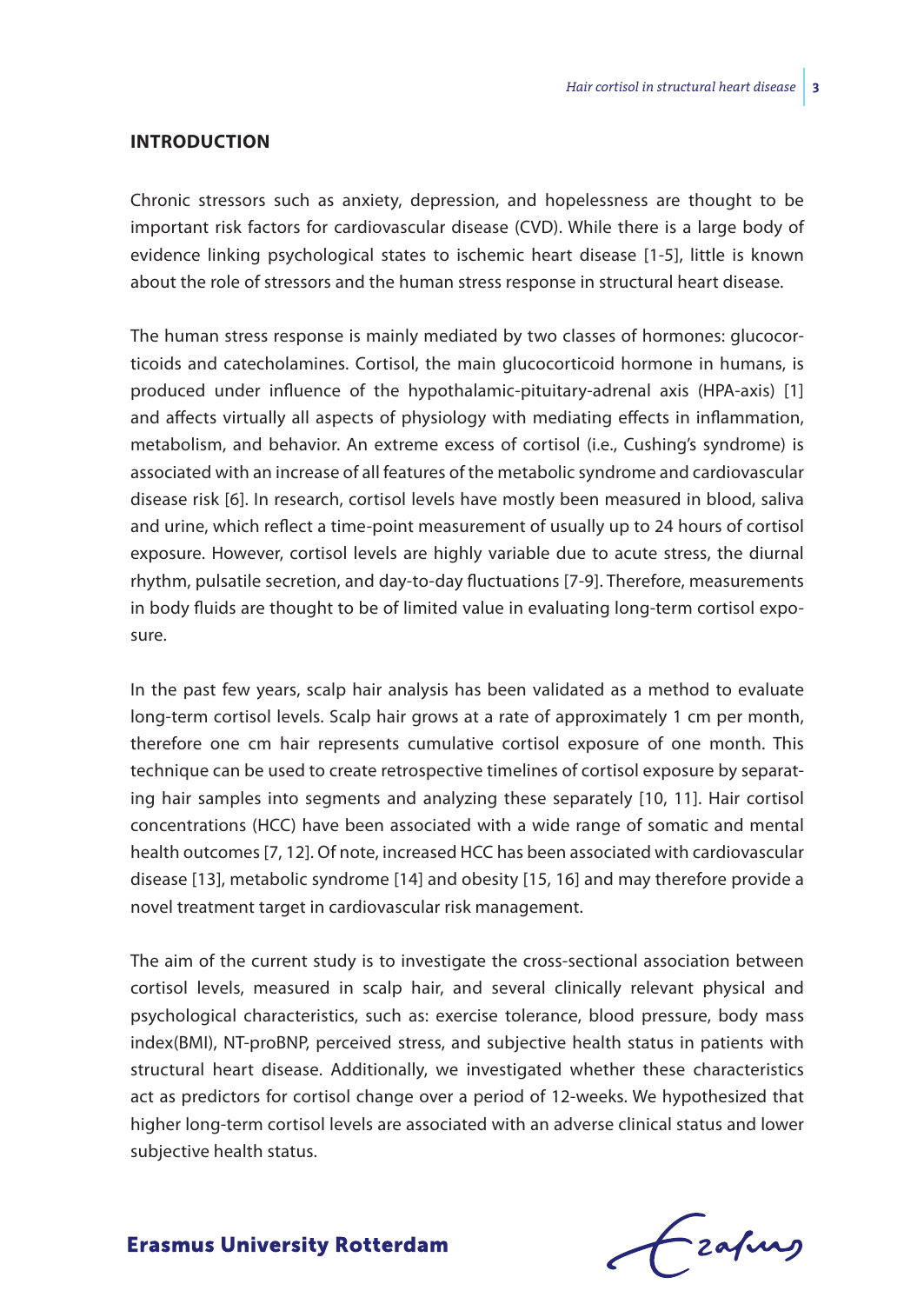#### **Methods**

#### **Setting**

The current study was part of a single-center pragmatic randomized controlled trial on the effectiveness of an online mindfulness training compared to routine medical care at the outpatient cardiology clinic of the Erasmus MC, Rotterdam, the Netherlands. Ethical approval was obtained from the local Medical Ethics Committee and written consent was obtained from each participant before baseline measurements. Randomization was performed by dedicated computer software (2:1 ratio, blocks of 12 to receive mindfulness training or usual care (UC)). The study was registered at the Dutch trial register, NTR3453, http://www.trialregister.nl.

Briefly, adult patients with structural heart disease (including cardiomyopathies (CMP), congenital (ConHD), ischemic and valvular heart disease) visiting the outpatient clinic were eligible for inclusion. In the current sub-study, hair samples were collected if there was sufficient hair at the posterior vertex (≥4 centimeter (cm)).

#### **Study variables**

In order to document and adjust for baseline levels, traditional cardiovascular risk factors and demographics were determined: age, smoking, type of structural heart disease, and employment status.

#### **Outcome measures**

Outcome measures of all patients took place at pre- (T0) and post-intervention (12 weeks online mindfulness therapy, T1).

#### **Blood sampling laboratory tests**

Peripheral venous blood samples were obtained from all patients. Levels of N-terminal pro-brain natriuretic peptide (NT-proBNP) and creatinin were measured. We used the Elecsys system (Roche Diagnostics, Basel, Switzerland) to determine the NT-proBNP levels (normal values ≤ 14pmol/L).

#### **Hair cortisol**

At T1, hair samples were taken from the study participants. The samples consisted of approximately 100-150 hairs and were taken from the posterior vertex as close to the scalp as possible. The length of the hair had to be at least 4 cm, representing the 4 months since the start of the study. The samples were cut in 2 segments (see Figure 1): the proximal 1 cm (representing mean cortisol levels in the month before the T1 visit) and a section of 1 cm at the  $4<sup>th</sup>$  cm from the scalp (representing the cortisol levels in the

frafing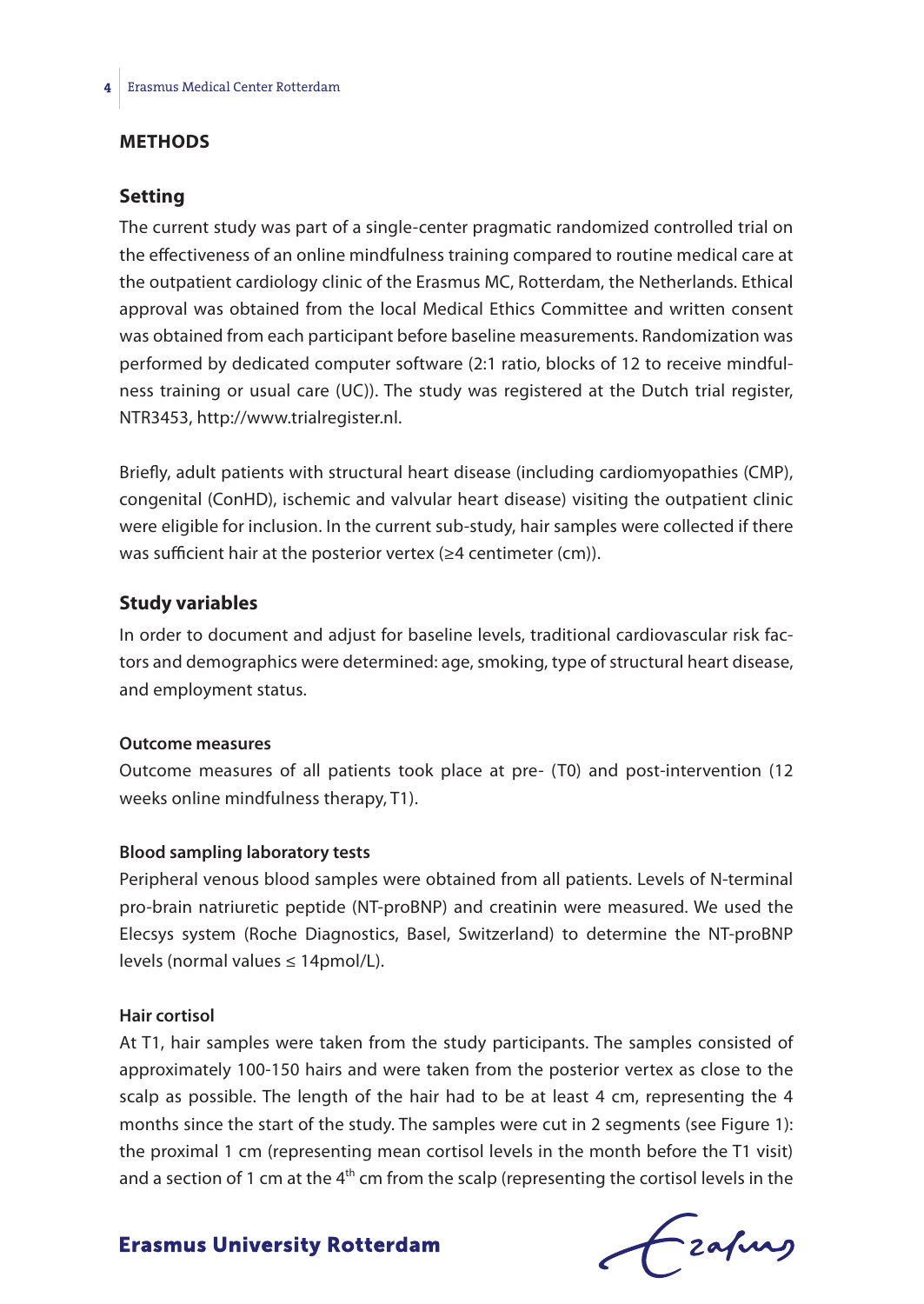month before T0). The hair sample segments were prepared according to a standardized protocol that has been described in detail [11, 17]. Briefly, approximately 15 mg of hairs was weighed per hair segment, and put in a glass vial. Care was taken to make sure two hair segments did not differ in weight more than 1 mg within a subject.



After this, hair segments were finely minced using small scissors. Cortisol extraction took place in methanol, during 16 hours at 52 degrees Celsius while the samples were being gently shaken. After extraction, the methanol was transferred to clean glass tubes and evaporated under nitrogen stream. Samples were reconstituted in 250 μL of phosphate buffered saline (pH 8.0), and HCC were analyzed using a commercially available ELISA kit for cortisol in saliva (DRG Instruments GmbH, Marburg, Germany).

#### **Clinical assessment**

Physical examination included blood pressure, height, weight, respiratory rate, and heart frequency. The 6-minute walk test was used to measure overall physical fitness. The test was performed in a 20-meter-long corridor. We used colored pawns to indicate the 'start' and 'finish' marks.

#### **Subjective health status**

To evaluate subjective health status, we used the Short Form Health Survey-36 (SF-36) [18]. The SF-36 consist of 8 health status domains and within each domain the raw scores are summed and divided by the range of the scores. Subsequently transforming these raw scores will results in a score from 0 to 100 [18]. Higher scores indicate better functioning on each subdomain. We calculated the mental component summary measure (MCS), which consisted of the subdomains: vitality, social functioning, role-emotional functioning and mental health, and we calculated the physical component summary measure (PCS), which consisted of the subdomains physical functioning, role-physical functioning, bodily pain, general health [19].

- zafurg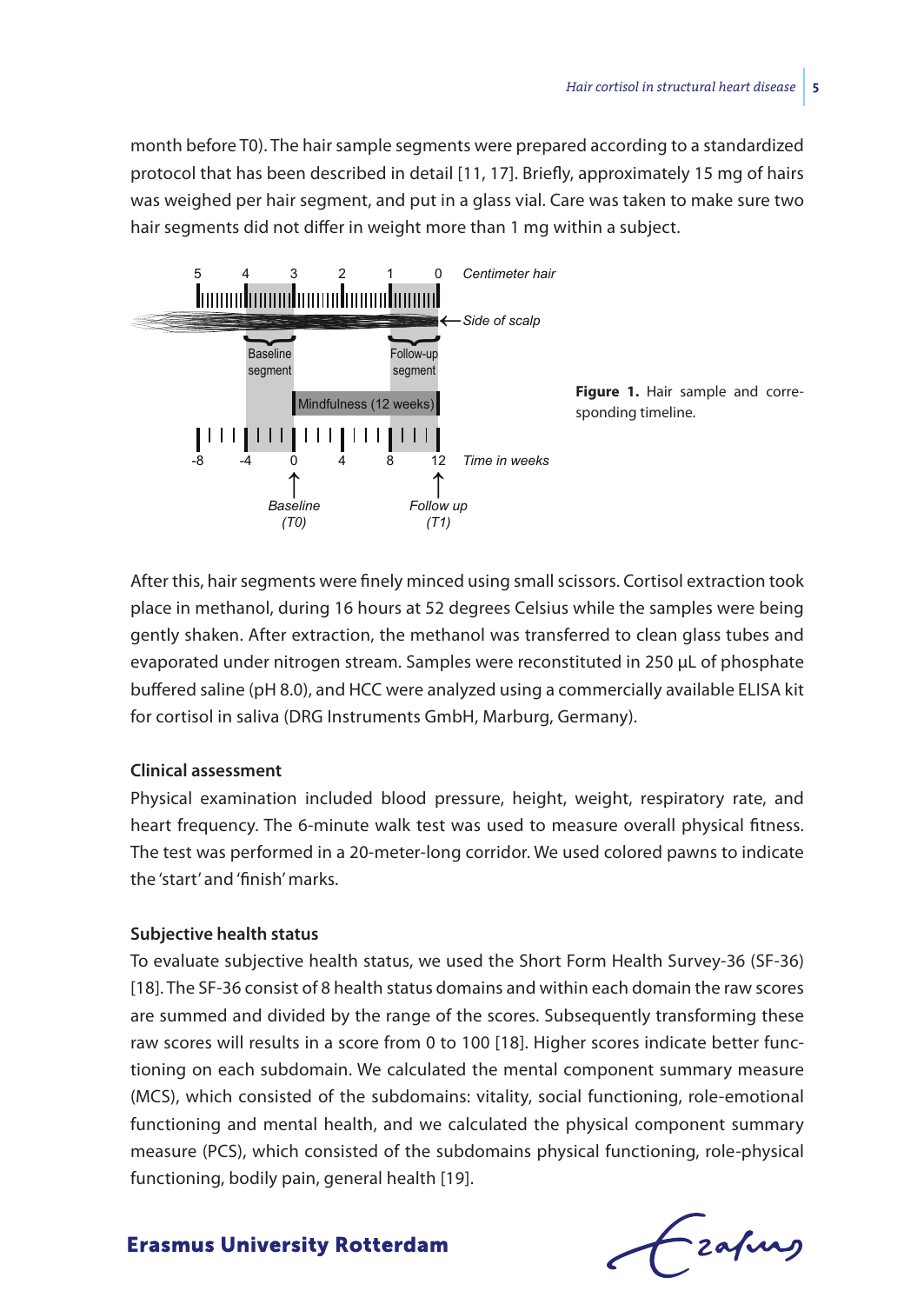#### **Emotional distress**

For emotional distress we used the Hospital Anxiety and Depression scale (HADS) to measure symptoms of anxiety and depression [20]. The questionnaire consist of 14-items and is divided in subscales on anxiety and depression. A 3 point Likert scale is used, with higher scores representing a greater level of emotional distress.

#### **Stress**

For the evaluation of perceived stress we used the Dutch version of the original 14 item Perceived Stress Scale (PSS) [21]. This scale assesses ''the degree to which individuals appraise situations in their lives as stressful'' [21] on a 5-point Likert scale, with higher scores indicating higher levels of perceived stress (0=never, 4=very often). A total perceived stress score is generated by the sum of the individual items.

#### **Statistical analysis**

We present means  $\pm$  SD for normally distributed characteristics. Non-normal distributed data were presented by median values (interquartile range (IQR)). HCC were not normally distributed and were therefore log-transformed for a normal-distribution for further statistical analyses. Associations between log-transformed HCC and patient characteristics were performed by analysis of variance and linear regression analysis.

First, we conducted linear regression analysis to evaluate the association between log-transformed HCC and age, sex, corticosteroid use, BMI, exercise tolerance, blood pressure, NT-proBNP levels, PCS, MCS, emotional distress and perceived stress. We performed multivariable linear regression analyses in which we adjusted for age, sex and BMI (model 1) and subsequently for age, sex, BMI and use of corticosteroids (model 2).

Second, we evaluated potential predictors of the change in HCC between the hair segments corresponding to baseline and 12 week follow-up. The delta of the log-transformed HCC was the dependent variable which was calculated by subtracting the cortisol level at T0 (baseline) from the T1 (post-intervention) value. We conducted univariable linear regression analyses with age, sex, corticosteroid use, BMI, exercise tolerance, blood pressure, NT-proBNP levels, PCS, MCS, emotional distress, perceived stress and mindfulness training as independent variables.. Multivariable linear regression analyses were performed in which we adjusted for age, gender and treatment allocation.

All statistical tests were two-sided and a p-value less than 0.05 was considered to indicate statistical significance. In order to challenge the stability of statistically significant results from the regression models, we used a bootstrapping approach (sample size 1000). Effect estimates of regression models are expressed as standardized regression

frafing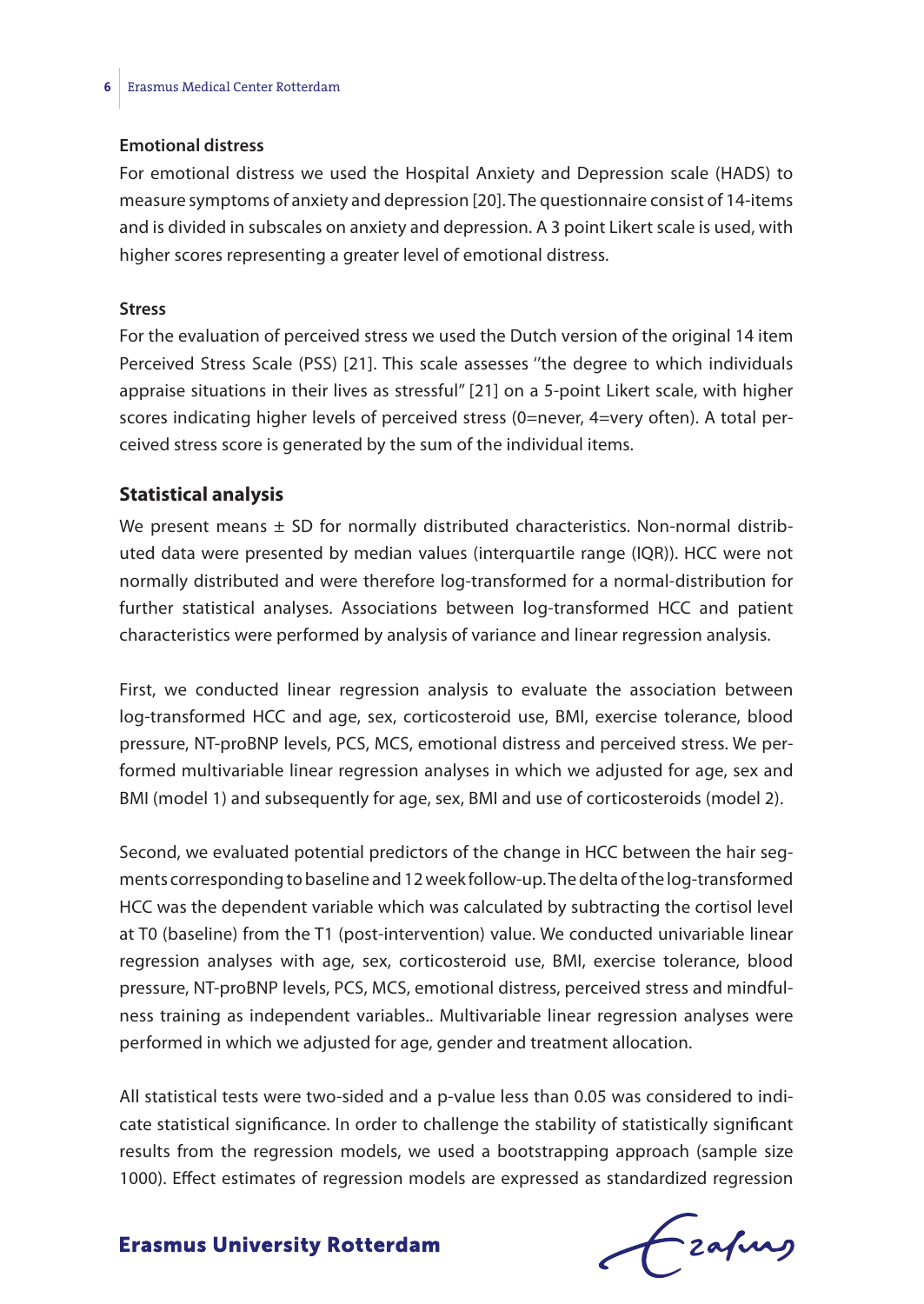coefficients. In all multivariable models, multicollinearity was low, as shown by a maximum variance influence factor (VIF) of 1.239, which is well below commonly used cut-off points for significant multicollinearity (VIF 4-10) [22]. All data were analyzed with IBM SPSS Statistics version 21.0 (IBM Corp., Somers, NY).

#### **Results**

#### **Characteristics of study participants**

The main study comprised 324 participants. After 12 weeks, 261 (80%) returned for follow-up, during which 260 consented to provide a scalp hair sample (99.6%). We excluded 90 participants with a hair length of less than 4 cm. Of the 170 available scalp hair samples with sufficient length, a total of 151 cortisol levels could be measured above the detection limit in the distal segment, corresponding to the month before treatment, and these were included in the baseline analysis (Figure 2). In 141 hair samples, cortisol could be measured above the detection limit in both the distal and proximal hair segments. These samples were included in the analyses of change in HCC over time. The patient characteristics of the current study are shown in Table 1. The majority of the 151 included study participants were female (62.9%), and the mean (SD) age was 41.3(14.2) years. More than half of the patients were diagnosed with congenital heart disease (52.3%) whereas the others had cardiomyopathy (24.5%), valvular disease (17.2%), or IHD (6.0%).

#### **Cortisol levels stratified by structural heart disease**

The distribution of the cortisol levels among the types of structural heart disease can be seen in Figure 3. Patients with CMP had the highest median HCC (median 26.8, IQR: 23.6), and valve disease the lowest (median 21.5, IQR: 26.3). Between the four groups, no significant difference was found ( $p= 0.944$ ).

#### **Cortisol levels and physiological parameters (including exercise tolerance)**

Table 2 shows the results of the univariable and multivariable linear regression analyses. The univariable analyses of HCC showed a positive association with BMI (estimate: 0.196, p=0.003), respiratory rate (estimate: 0.236, p=0.004) and use of corticosteroids (estimate: 0.241, p=0.003). After adjustment for age and sex, the correlation between HCC and BMI remained significant (estimate: 0.223, p=0.020). After adjustment for age, sex and BMI, the correlation between HCC and respiratory rate remained significant (estimate: 0.203, p=0.014). In the final adjusted model, when corticosteroid use was added, BMI (estimate: 0.171, p=0.037) and respiratory rate (estimate: 0.194, p=0.016) remained significant. All significant associations remained statistically significant (p<0.05) after bootstrapping. No significant correlations were found with other physiological parameters (Table 2).

Czafing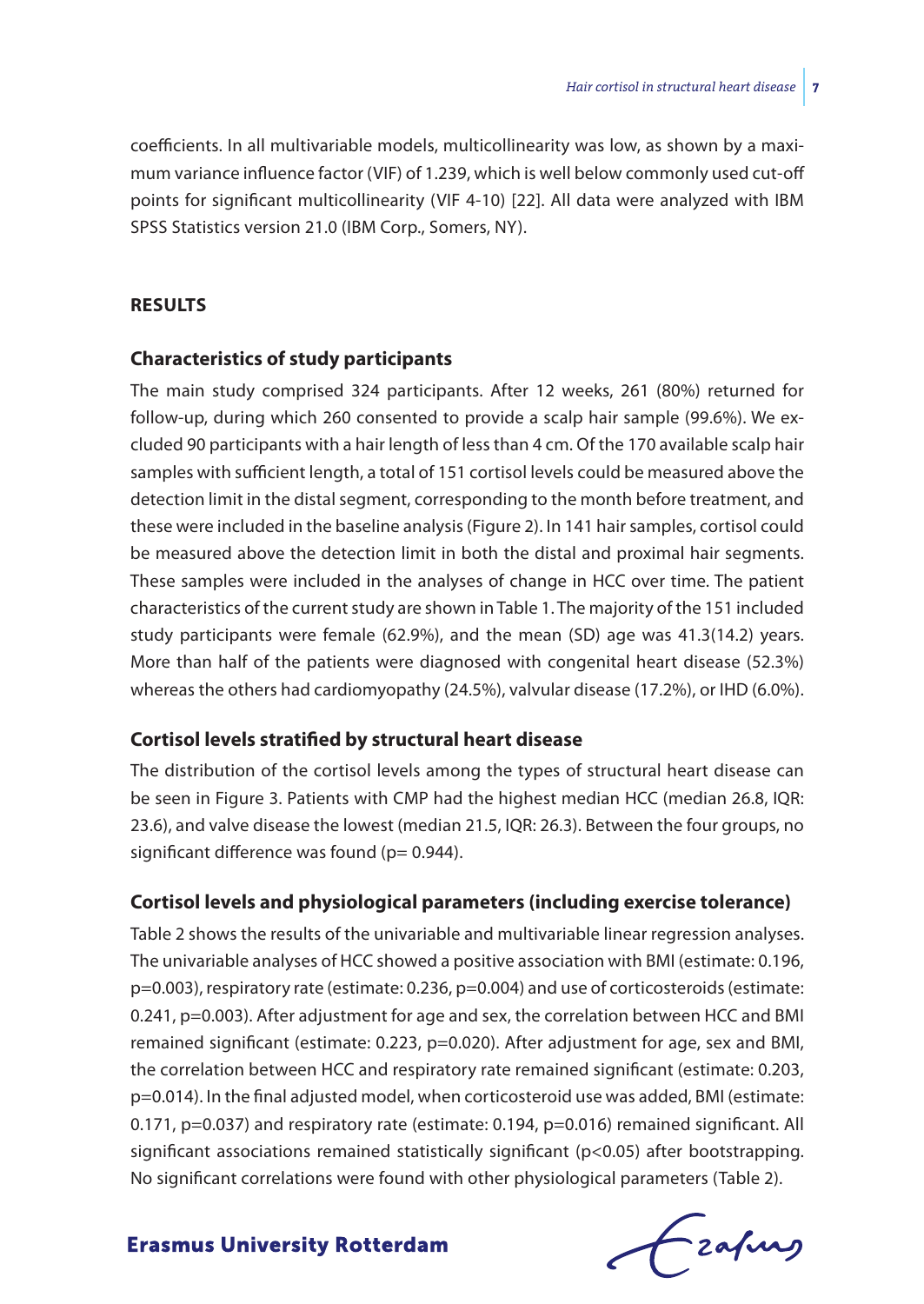



Frafing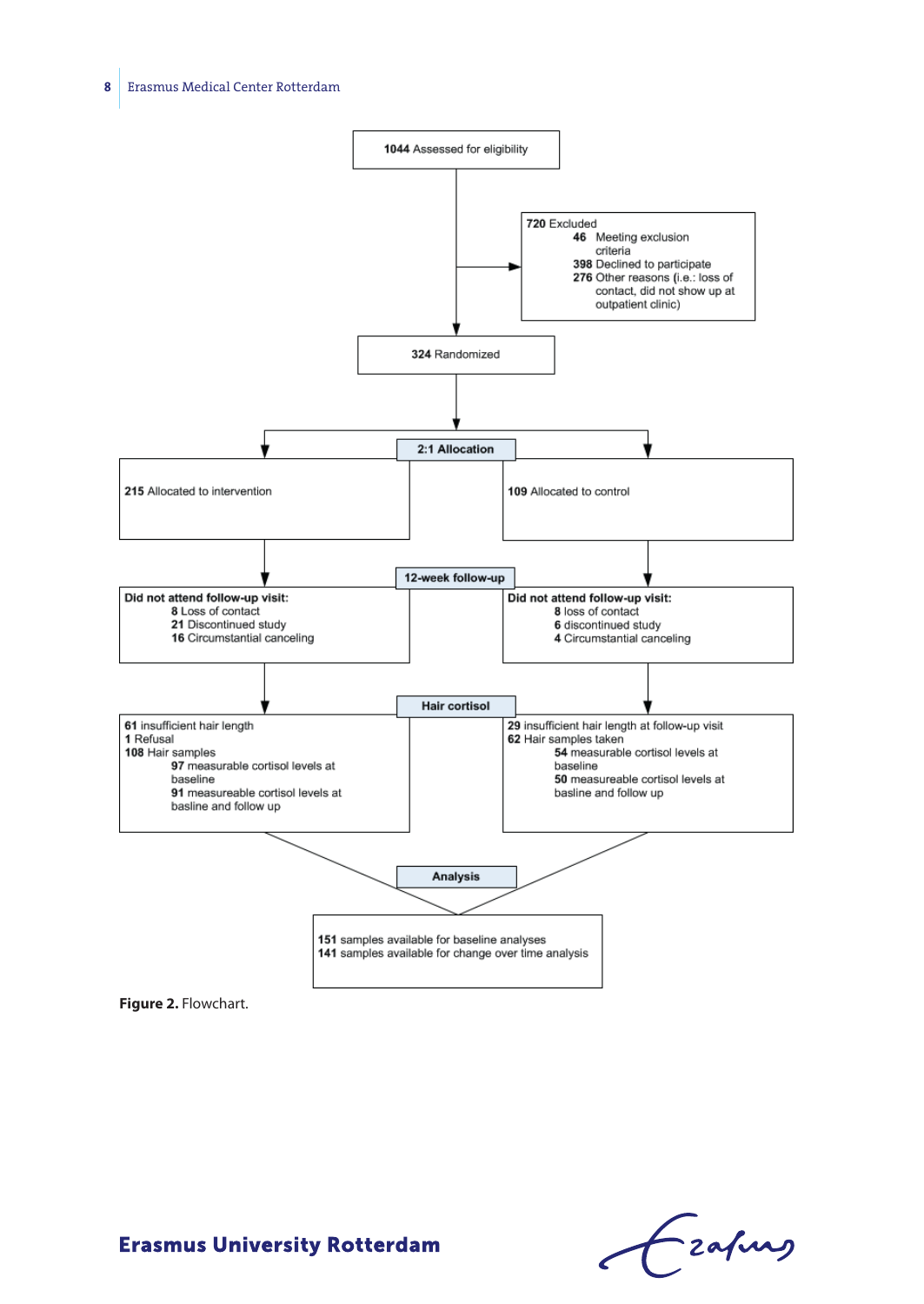| Table 1. Baseline characteristics, for the total group and stratified by type of structural heart disease |  |
|-----------------------------------------------------------------------------------------------------------|--|
|-----------------------------------------------------------------------------------------------------------|--|

|                                                   | <b>Total Sample</b><br>$N = 151$ | <b>CONG</b><br>$N = 79$ | <b>CMP</b><br>$N = 37$ | <b>VALV</b><br>$N=26$               | <b>IHD</b><br>$N=9$ |
|---------------------------------------------------|----------------------------------|-------------------------|------------------------|-------------------------------------|---------------------|
| Demographics                                      |                                  |                         |                        |                                     |                     |
| Age (years), mean (SD)                            | 41.3 (14.2)                      | 35.2 (11.9)             | 49.1 (13.6)            | 44.0 (14.0)                         | 55.3 (7.8)          |
| Female (%)                                        | 62.9                             | 72.2                    | 48.6                   | 65.4                                | 33.3                |
| Physiological parameters                          |                                  |                         |                        |                                     |                     |
| Heart rate (beats/min), mean (SD)                 | 68 (11)                          | 70 (12)                 | 65(9)                  | 67 (11)                             | 70 (11)             |
| Systolic blood pressure (mm Hg), mean (SD)        | 126(15)                          | 124 (15)                | 129(16)                | 129 (16)                            | 132 (18)            |
| Diastolic blood pressure (mm Hg), mean (SD)       | 78 (10)                          | 77 (12)                 | 80(8)                  | 78(10)                              | 79(7)               |
| Resting respiratory rate (breaths/min), mean (SD) | 15(2)                            | 15(2)                   | 15(2)                  | 15(2)                               | 16(3)               |
| Body mass index (kg/m <sup>2</sup> ), mean (SD)   | 25.5 (4.9)                       | 25.0 (5.2)              | 26.5(4.4)              | 24.2 (3.6)                          | 29.2(6.2)           |
| Exercise tolerance                                |                                  |                         |                        |                                     |                     |
| 6 minute walk test distance (meters), mean (SD)   | 533 (82)                         | 538 (84)                | 526 (90.3)             | 539 (59)                            | 506 (88)            |
| Laboratory measurements                           |                                  |                         |                        |                                     |                     |
| NT-proBNP, median (IQR), pmol/L                   | 16.1(26.7)                       | 13.8 (16.3)             | 40.4 (46.9)            | 15.1(24.8)                          | 12.1(16.8)          |
| Creatinine, median (IQR), µmol/L                  | 75 (19)                          | 73 (17)                 | 75 (17)                | 69.5 (24)                           | 87 (17)             |
| Cortisol at baseline, median, (IQR), pg/mg hair   | 22.3(23.5)                       |                         |                        | 23.2 (26.7) 26.6 (23.6) 21.5 (26.3) | 19.5 (23.3)         |
| Previous cardiac interventions*, mean (SD)        | 1.5(1.2)                         | 1.8(1.3)                | 0.8(0.9)               | 1.3(0.9)                            | 1.9(1.2)            |
| ICD(%)                                            | 9.9                              | 3.8                     | 27.0                   | 0                                   | 22.2                |
| PM (%)                                            | 6.0                              | 10.1                    | 0                      | 3.8                                 | 0                   |
| Hair characteristics                              |                                  |                         |                        |                                     |                     |
| Hair coloring                                     | 37.1                             | 36.7                    | 43.2                   | 30.8                                | 33.3                |
| Hair bleaching                                    | 7.9                              | 12.7                    | $\mathbf 0$            | 7.7                                 | $\mathbf 0$         |
| Use of hair products                              | 51.0                             | 41.8                    | 59.5                   | 57.7                                | 44.4                |
| Frequency of hair washing (>2x/week)              | 60.1                             | 67.9                    | 60.0                   | 34.6                                | 66.7                |
| Current medication (%)                            |                                  |                         |                        |                                     |                     |
| Beta-blocker                                      | 33.8                             | 22.8                    | 48.6                   | 30.8                                | 77.8                |
| Statin                                            | 14.6                             | 1.3                     | 16.2                   | 23.1                                | 100                 |
| Aspirin                                           | 14.6                             | 10.1                    | 13.5                   | 11.5                                | 66.7                |
| Ace-inhibitor                                     | 23.8                             | 20.3                    | 27.0                   | 19.2                                | 55.6                |
| Angiotensin II antagonist                         | 10.6                             | 10.1                    | 10.8                   | 11.5                                | 11.1                |
| Calcium channel blocker                           | 6.6                              | 1.3                     | 8.1                    | 15.4                                | 22.2                |
| Nitrate                                           | 0.7                              | $\mathbf 0$             | 0                      | $\mathbf 0$                         | 11.1                |
| Cardiac glycoside                                 | 4.0                              | 5.1                     | 0                      | 7.7                                 | $\mathbf 0$         |
| Diuretic                                          | 11.9                             | 7.6                     | 10.8                   | 15.4                                | 44.4                |
| Anticoagulant                                     | 29.8                             | 22.8                    | 18.9                   | 50                                  | 77.8                |
| Antidepressant                                    | 4.0                              | 3.8                     | 5.4                    | 0                                   | 11.1                |
| Tranquilizer                                      | 2.0                              | 2.5                     | 2.7                    | 0                                   | $\pmb{0}$           |
| Other                                             | 35.8                             | 32.9                    | 35.1                   | 30.8                                | 77.8                |
| <b>Intoxication</b>                               |                                  |                         |                        |                                     |                     |
| Current smoking (%)                               | 15.9                             | 12.6                    | 27.0                   | 15.4                                | $\Omega$            |

Abbreviations: SD, standard deviation; NT-proBNP, N-terminal pro-brain natriuretic peptide; IQR, interquartile range; ICD, implantable cardioverter-defibrillator; PM, pacemaker \*Surgical or percutaneous interventions

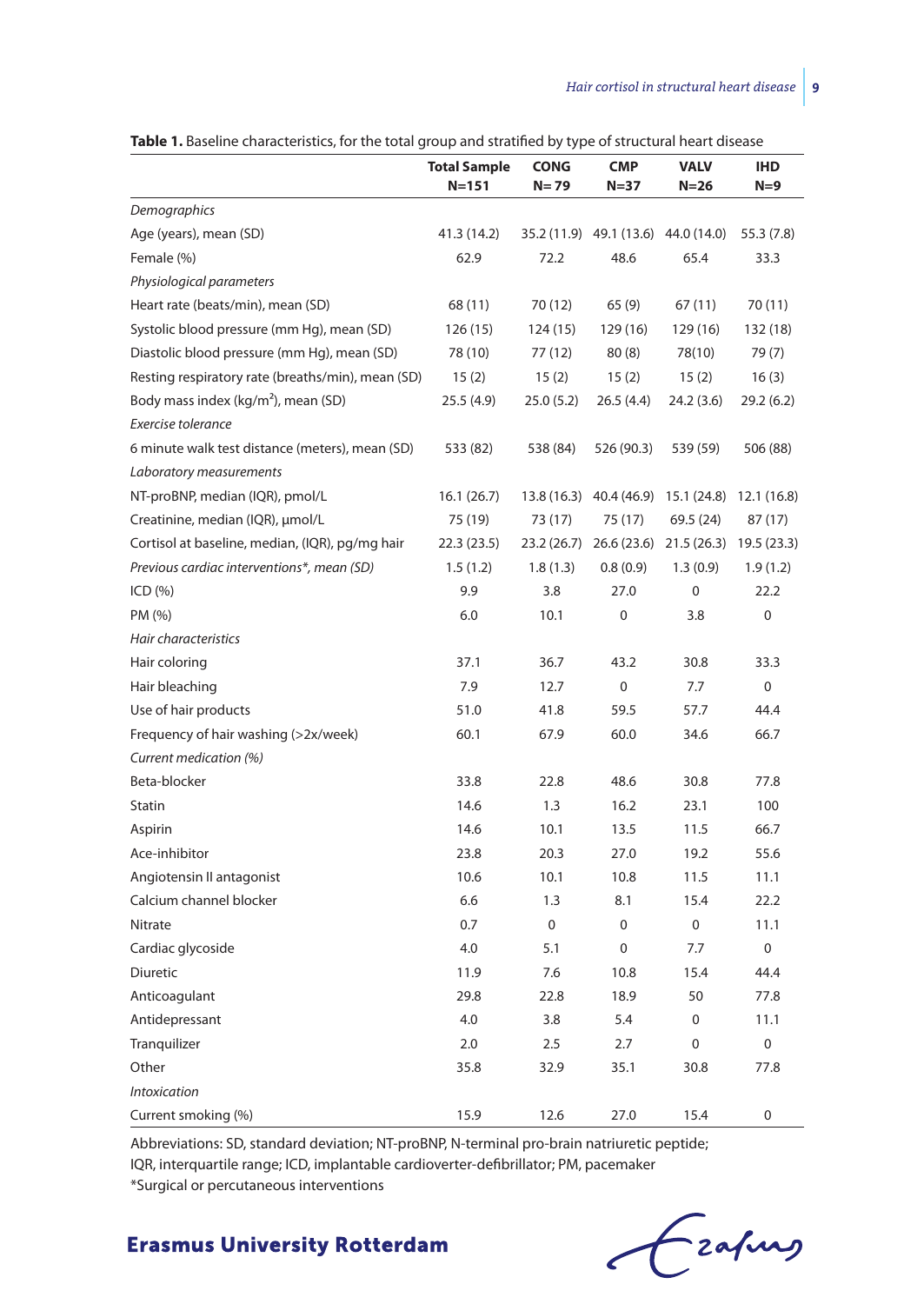

**Figure 3.** Individual hair cortisol levels at baseline, stratified by structural heart disease. Note: logarithmic scale. Horizontal lines represent medians. Abbreviations: CONG, congenital heart disease; CMP, cardiomyopathy; IHD, ischemic heart disease; VALV, valvular heart disease.

**Table 2.** Correlations between patient characteristics and hair cortisol levels at baseline (n=151)

|                                     | Univariable analysis     |         | <b>Multivariable</b><br>model 1 <sup>ª</sup> |         | <b>Multivariable</b><br>model 2 <sup>b</sup> |         |
|-------------------------------------|--------------------------|---------|----------------------------------------------|---------|----------------------------------------------|---------|
|                                     | Coefficient <sup>c</sup> | P value | Coefficient <sup>c</sup>                     | P value | Coefficient <sup>c</sup>                     | P value |
| Age                                 | 0.038                    | 0.645   | $-0.025$                                     | 0.767   | $-0.044$                                     | 0.600   |
| Sex (female vs. male)               | $-0.074$                 | 0.366   | $-0.063$                                     | 0.452   | $-0.105$                                     | 0.202   |
| Use of corticosteroids <sup>d</sup> | 0.241                    | 0.003   | 0.241                                        | 0.003   | 0.241                                        | 0.003   |
| Physiological parameters            |                          |         |                                              |         |                                              |         |
| <b>BMI</b>                          | 0.196                    | 0.016   | 0.196                                        | 0.020   | 0.171                                        | 0.037   |
| 6 minute walk test                  | $-0.049$                 | 0.548   | $-0.022$                                     | 0.817   | 0.019                                        | 0.839   |
| Systolic blood pressure             | 0.120                    | 0.144   | 0.065                                        | 0.458   | 0.076                                        | 0.374   |
| Diastolic blood pressure            | 0.124                    | 0.129   | 0.080                                        | 0.347   | 0.097                                        | 0.240   |
| Respiratory rate                    | 0.236                    | 0.004   | 0.203                                        | 0.014   | 0.194                                        | 0.016   |
| Heart frequency                     | 0.132                    | 0.105   | 0.117                                        | 0.157   | 0.089                                        | 0.269   |
| NT-ProBNP                           | $-0.046$                 | 0.574   | $-0.047$                                     | 0.599   | $-0.040$                                     | 0.646   |
| Subjective parameters               |                          |         |                                              |         |                                              |         |
| <b>SF-36: PCS</b>                   | $-0.209$                 | 0.010   | $-0.210$                                     | 0.013   | $-0.163$                                     | 0.054   |
| <b>SF-36: MCS</b>                   | $-0.006$                 | 0.945   | $-0.009$                                     | 0.915   | $-0.013$                                     | 0.875   |
| <b>HADS: anxiety</b>                | $-0.063$                 | 0.439   | $-0.066$                                     | 0.419   | $-0.049$                                     | 0.539   |
| HADS: depression                    | 0.145                    | 0.076   | 0.130                                        | 0.112   | 0.120                                        | 0.133   |
| Perceived stress scale              | 0.031                    | 0.710   | 0.037                                        | 0.656   | 0.030                                        | 0.709   |

Abbreviations: BMI, body mass index; n/a, not applicable; NT-proBNP, N-terminal pro-brain natriuretic peptide; SF-36, Short-Form Health Survey 36; PCS, physical component summary measure; MCS, mental component summary measure; HADS, Hospital Anxiety and Depression Scale.

Statistically significant associations are formatted bold.

<sup>a</sup>adjusted for age, sex and BMI. When age, sex or BMI was the independent variable, the multivariable model was not adjusted for it. <sup>b</sup>adjusted for age, sex, BMI and corticosteroid use. When age, sex, BMI, or corticosteroids use was the independent variable, the multivariable model was not adjusted for it. 'standardized regression coefficient. <sup>d</sup>includes inhalation, nasal, systemic and topical corticosteroids

Lzafurg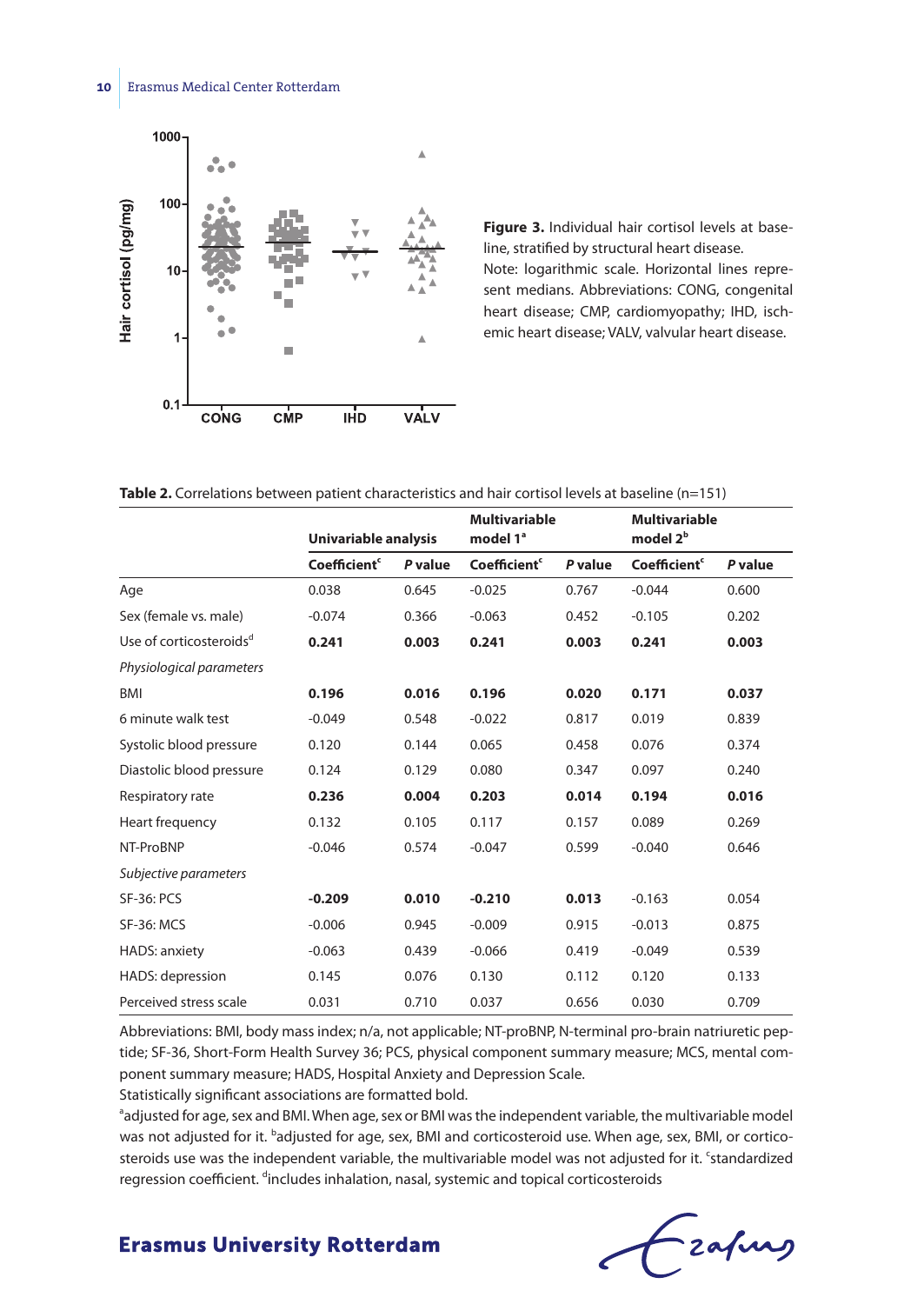#### **Cortisol levels and subjective parameters (perceived/emotional (dis)stress)**

In table 2, the correlations between HCC and subjective outcomes can be seen. In the unadjusted model, a negative correlation was found between HCC and the PCS of the SF-36 (estimate: -0.209, p=0.010), indicating a lower self-reported physical functioning in participants with higher HCC. After adjustment for age, sex and BMI, the correlation remained significant (estimate:  $-0.210$ ,  $p=0.013$ ). In the fully adjusted model when age, sex, BMI and corticosteroid use were entered, a borderline significant inverse association was found on PCS (estimate: -0.163, p= 0.054). All significant associations were also statistically significant (p<0.05) after bootstrapping. No significant associations were found between HCC and the other subjective outcomes (Table 2).

#### **Predictors for change of cortisol levels**

On average, HCC decreased in both study groups during follow-up from the hair segment corresponding to the month before treatment, to the hair segment in the last month of treatment (P<0.001, Figure 4).



**Figure 4.** Change of hair cortisol levels between baseline and 12-week follow-up. Note: logarithmic scale. Whiskers represent standard error of the mean.

Table 3 shows the results of the univariable and multivariable linear regression analyses of the association between baseline characteristics and change of HCC. Diastolic blood pressure was negatively associated with HCC (estimate: -0.181, p=0.032), indicating that HCC decreased more in individuals with higher diastolic blood pressure. After adjustment for age, sex and treatment allocation the association remained significant (estimate: -0.171, p=0.049).

Analyses in the subjective outcome parameters showed an independent association between the SF-36 MCS and HCC (estimate: -0.209, p=0.013), indicating that HCC de-

# -zafurs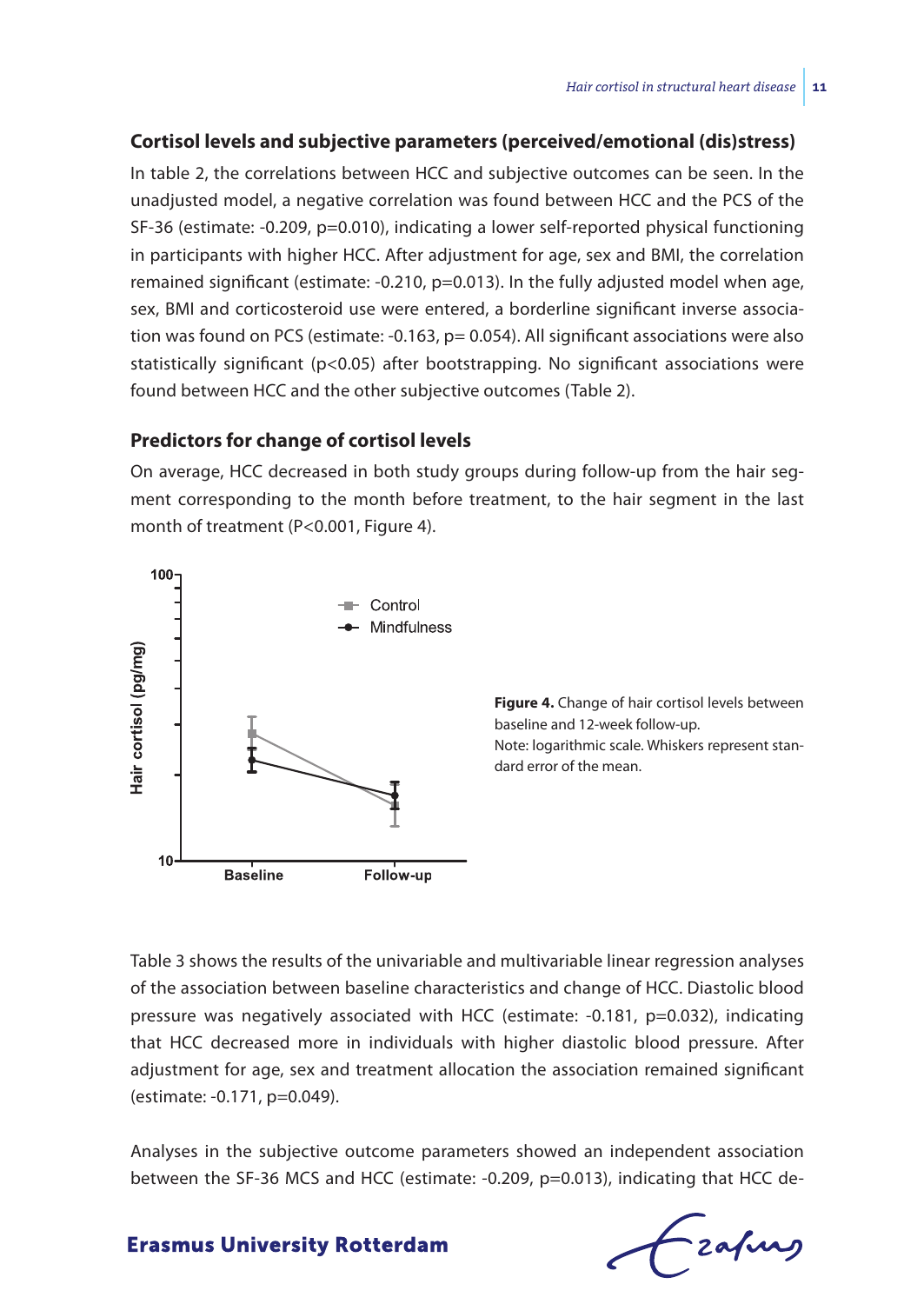creased more in patients with a better MCS. The significant associations with change in cortisol remain significant in the bootstrapping approach ( $p<0.05$ ), except for the association between cortisol and diastolic blood pressure in the multivariable model (p=0.061). No effect of mindfulness training was seen (Table 3, Figure 4).

|                                                | Univariable analysis     |         | Multivariable model 1 <sup>ª</sup> |         |
|------------------------------------------------|--------------------------|---------|------------------------------------|---------|
|                                                | Coefficient <sup>b</sup> | P value | Coefficient <sup>b</sup>           | P value |
| Age                                            | $-0.068$                 | 0.423   | $-0.075$                           | 0.388   |
| Sex (female vs. male)                          | $-0.020$                 | 0.817   | $-0.028$                           | 0.745   |
| Use of corticosteroids                         | $-0.075$                 | 0.376   | $-0.072$                           | 0.400   |
| Treatment allocation (intervention vs control) | 0.158                    | 0.062   | 0.156                              | 0.066   |
| Physiological parameters                       |                          |         |                                    |         |
| Body mass index                                | $-0.107$                 | 0.208   | $-0.100$                           | 0.250   |
| 6 minute walk test                             | 0.080                    | 0.347   | 0.758                              | 0.450   |
| Systolic blood pressure                        | $-0.129$                 | 0.129   | $-0.135$                           | 0.125   |
| Diastolic blood pressure                       | $-0.181$                 | 0.032   | $-0.171$                           | 0.049   |
| Respiratory rate                               | $-0.063$                 | 0.460   | $-0.050$                           | 0.558   |
| Heart frequency                                | $-0.135$                 | 0.109   | $-0.137$                           | 0.108   |
| NT-ProBNP                                      | $-0.057$                 | 0.507   | $-0.042$                           | 0.639   |
| Subjective parameters                          |                          |         |                                    |         |
| <b>SF-36: PCS</b>                              | 0.036                    | 0.674   | 0.012                              | 0.891   |
| <b>SF-36: MCS</b>                              | $-0.209$                 | 0.013   | $-0.200$                           | 0.019   |
| HADS: anxiety                                  | 0.079                    | 0.352   | 0.089                              | 0.297   |
| HADS: depression                               | 0.041                    | 0.627   | 0.042                              | 0.620   |
| Perceived stress scale                         | 0.065                    | 0.441   | 0.064                              | 0.451   |

Table 3. Correlations between patient characteristics and the change in hair cortisol levels over time  $(n=141)$ 

Abbreviations: BMI, body mass index; NT-proBNP, N-terminal pro-brain natriuretic peptide; SF-36, Short-Form Health Survey 36; PCS, physical component summary measure; MCS, mental component summary measure; HADS, Hospital Anxiety and Depression Scale

<sup>a</sup>adjusted for age, sex and group allocation. If age, sex, or group allocation was the independent variable, the multivariable model was not adjusted for it. <sup>b</sup>standardized regression coefficient

#### **Discussion**

In this study we aimed to investigate the association between HCC and several clinical objective and subjective parameters and identify potential predictors for long-term change in cortisol levels in patients with structural heart disease. Our results showed that higher hair cortisol concentrations (HCC) were associated with higher BMI, higher respiratory rate and a lower score on the physical component summary score of the SF36. No association was found with perceived stress. After 12 weeks, lower HCC were

frafing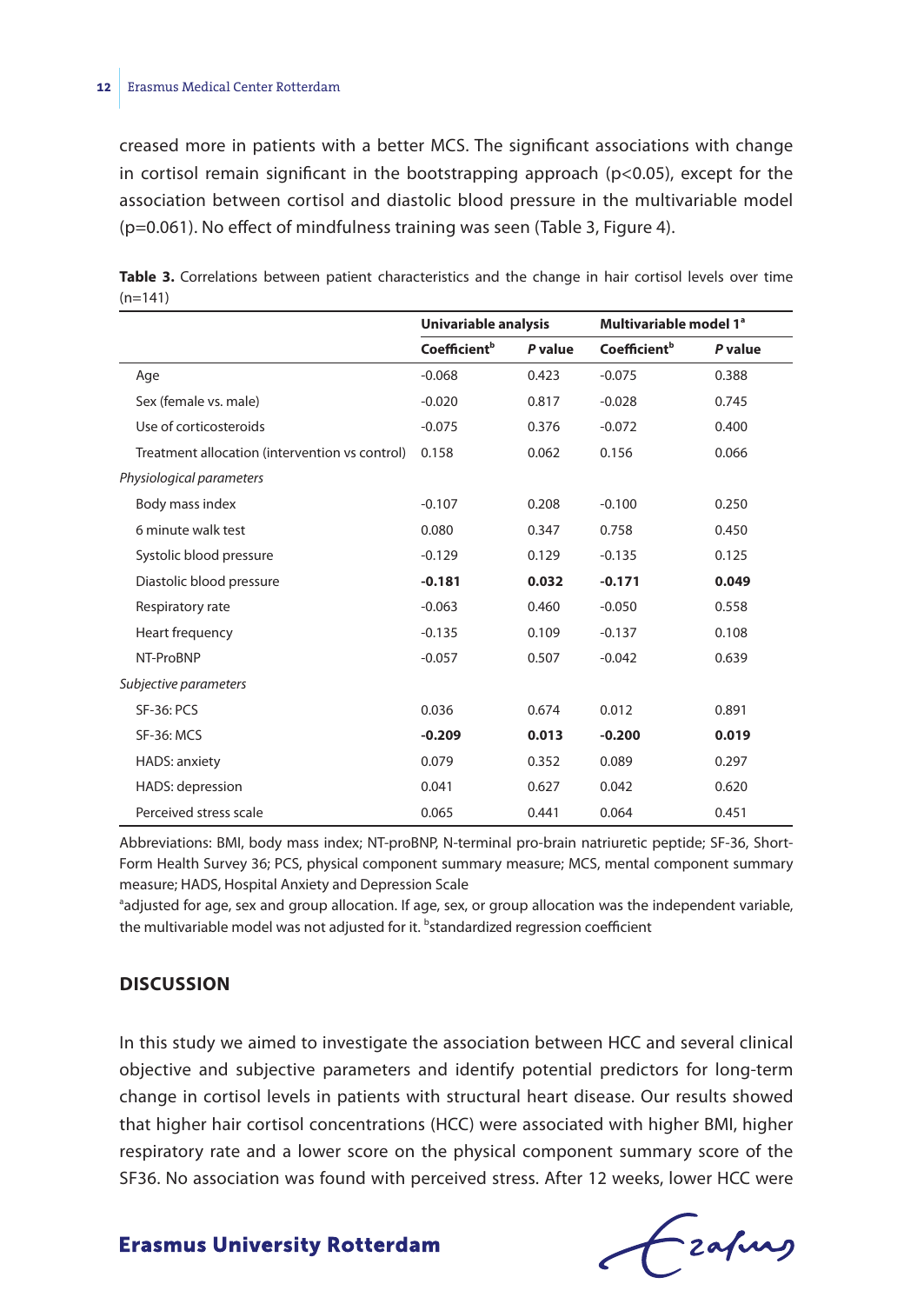found in the total study group. A more favorable baseline mental status (higher mental component summary score on the SF36) and higher baseline diastolic blood pressure predicted a stronger decrease in HCC after 12 weeks follow-up, whereas no significant effect of mindfulness training on the HCC was found.

In our study we used cortisol levels from hair samples, which are suitable to study effects of long-term cortisol exposure on clinical characteristics. Until now, only a few crosssectional studies have been reported of HCC in individuals with CVD. In a recent report, Manenschijn et al.[13] showed that higher long-term cortisol levels measured in scalp hair are associated with a higher presence of CVD in an elderly population. Other studies have reported on the association between elevated cortisol levels and risk of ischemic heart disease and acute myocardial infarction [23, 24]. In the present study we did not investigate cardiovascular risk but these recent studies indicate that HCC may be used to determine whether individuals are at increased risk of developing a cardiovascular related event. We did not observe a difference in HCC between different categories of structural heart disease. This could be explained because in all categories, there is a similar disease burden, which therefore might impact the HPA axis and cortisol exposure in a similar way. However, this finding should be interpreted with caution, because our study was not powered to detect a difference in cortisol levels between categories of heart disease, and only contained a small number of patients with ischemic heart disease.

Our results show a positive association between HCC and BMI, which may represent a metabolically less favorable phenotype in individuals with a higher long-term cortisol exposure. The association between cortisol and adiposity has been debated for a long time, with most studies showing a relative increase in urinary cortisol, but a decrease or unaffected cortisol in time-point measures (blood or saliva) [25]. However, we and others have reported increased HCC in association with increased BMI and abdominal adiposity [14-16, 26-28], supporting the hypothesis that a slight increase in long-term cortisol exposure is associated with increased adiposity. Our results indicate that also in patients with structural heart disease long-term cortisol is associated with increased BMI, and could therefore modulate CVD risk.

In the present study no association was found between perceived stress and HCC. Interestingly, we found a borderline significant negative association on the physical component summary measure (PCS) of the SF36, whereas we did not find an association on actual physical functioning as measured with the 6MWT. This may suggest that longterm cortisol levels in the current population are affected more by physiological stress than psychological stress. Although we had no HCC levels for matched controls without structural heart disease in the present study, HCC does seem to be higher compared to

frafing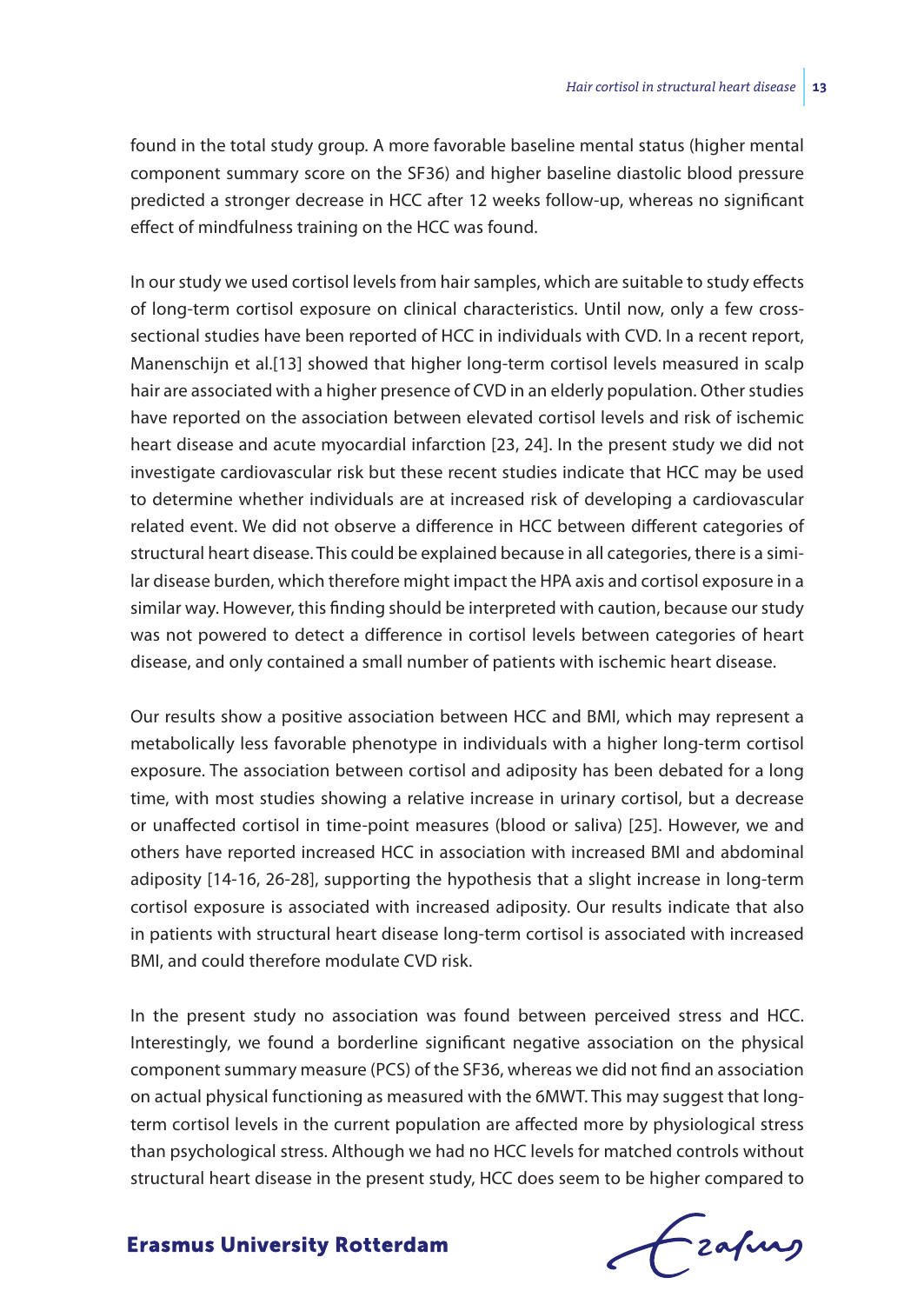#### **14** Erasmus Medical Center Rotterdam

our previously published healthy controls [15]. The PCS consists of several subjective components assessing physical functioning in daily life. A single objective measurement may be less sensitive in assessing the impact of physical limitation in daily life. There are limited reports that evaluate the relation between subjective physical functioning and HCC. Feller et al [29] found no association between HCC and the physical health score (measured with the SF-12). That study comprised of mainly older adults, whereas our population had a mean age of a little over 40 years. It is not unimaginable that limited physical functioning at younger age due to underlying structural heart disease causes more (physical or psychological) stress than it would do at an older age. In particular younger adults with complex congenital heart disease suffer from limited exercise capacity compared to their healthy counterparts [30].

We observed a decrease in HCC after 12 weeks in both study groups. In contrast to previous studies, we did not observe a wash-out effect in the hair analysis that could limit retrospective assessment of cortisol levels [31, 32]. Using the same hair sample to determine cortisol levels at T0 and T1, HCC turned out to be higher at baseline. This shows that a potential wash-out effect in the distal hair segments was not present in the current population. A decrease in HCC over time in both the mindfulness group and controls may be associated with participation in the study, or the one additional visit to the cardiologist that all study participants received. Participants in the control group did not receive any other additional attention beyond usual care. However, there may be other reasons for a decrease in HCC we are currently not aware of.

Interestingly, mental status was an independent predictor of lower cortisol levels after 12 weeks. Some reports suggest a positive relation between high cortisol levels and mental health status in individuals suffering from stressful conditions, such as depression and loneliness [7, 33, 34], thus we cannot rule out a potential modifying effect on stress. However, most of these studies did not use HCC and are therefore subject to the limitations of time-point and short-term cortisol measurements.

The decrease in HCC after 12 weeks could not be explained by allocation to mindfulness training. Until now, there is only one report that has described the effect of mindfulness training on HCC. In a pilot study on smoking cessation, mindfulness training was compared with cognitive-behavioral therapy [35]. In that study, Goldberg et al. reported lower HCC in the total sample after the interventions. The investigators suggest that participation in a mindfulness training may be independently associated with lower HCC. However, almost 75% of study participants quit smoking and this may have contributed to the decrease in HCC, since smoking has been found to be associated with higher cortisol levels [29, 36]. Further studies in this field have to be awaited.

**Erasmus University Rotterdam** 

frafing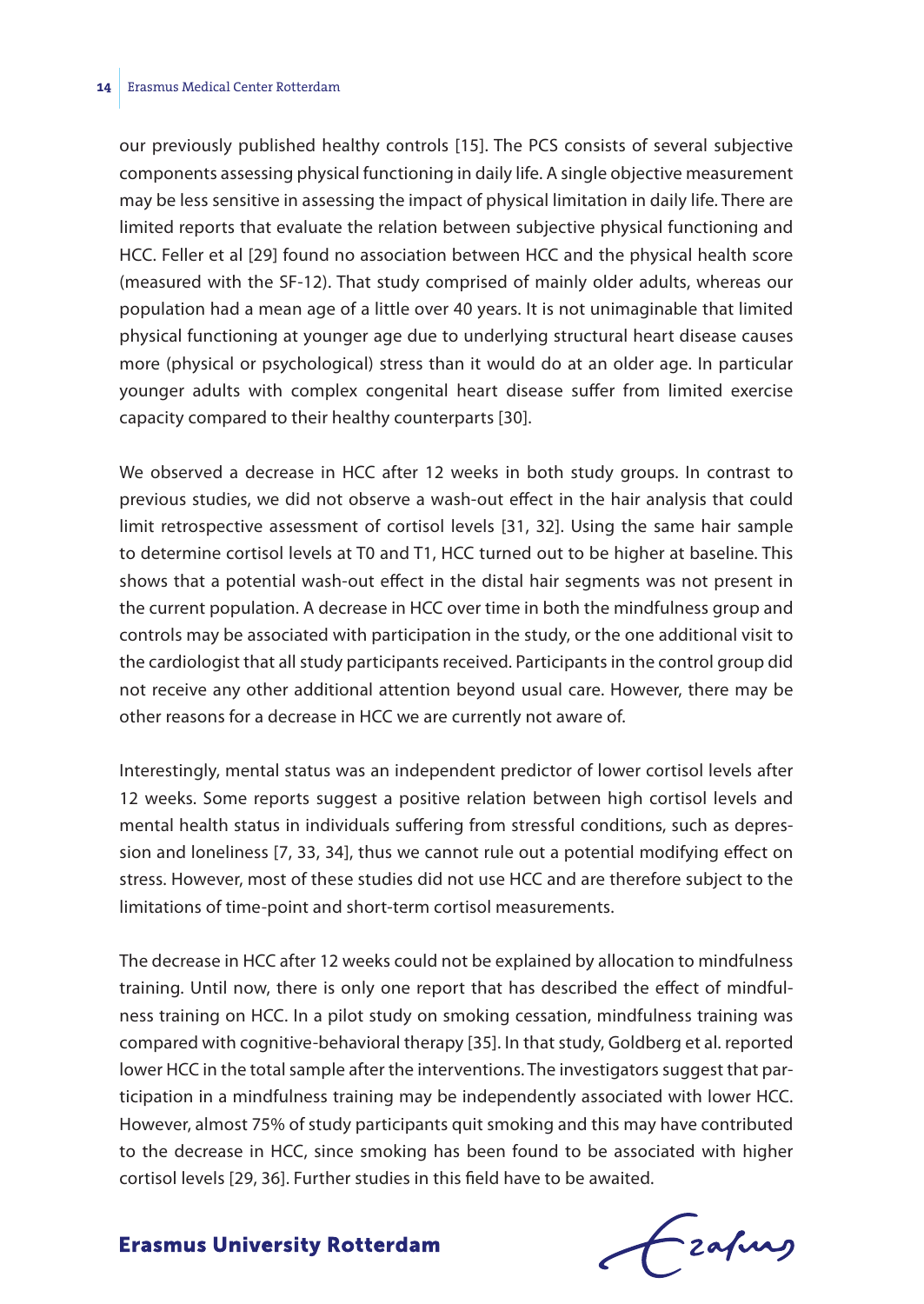Limitations of the current study must be addressed. First, the current study was a sub study of a larger randomized controlled trial and was therefore not powered to evaluate the effect of the online mindfulness training on cortisol levels. Secondly, we evaluated cortisol levels taken from hair samples at 12 weeks, which could have underestimated the full effect of the mindfulness training since the proximal hair fragment comprises the period from 8-12 weeks of treatment. Finally, all structural heart disease patients were included from the outpatient clinic of cardiology, not focusing on patients with psychological or psychiatric comorbidity. This may explain why we did not find any associations between HCC and psychological outcomes. However, we found evidence that a favorable mental status is associated with a stronger decrease in HCC. Conceivably, mental status affects the dynamic changes in long-term cortisol secretion.

The association between higher diastolic blood pressure and a stronger decrease in HCC over time is an intriguing finding. It is conceivable that a higher blood pressure, a known tissue effect of cortisol, represents a higher cortisol exposure. Furthermore, the higher diastolic blood pressure may represent a state of acute stress in part of the participants, analogous to the so-called white coat hypertension [37], which may be reflected in HCC. However, with both explanations, one would expect a positive correlation between diastolic blood pressure and HCC at baseline, which we did not find.

Notably, participants who used corticosteroids had higher HCC. We did not have sufficient data to perform a subgroup analysis into the different exogenous corticosteroids. Most administered corticosteroids may cause a slight suppression of the HPA-axis, and would therefore be expected to lower long-term cortisol secretion [38]. However, corticosteroids that are administered may cross-react in immunoassays such as used in the present study, and thereby erroneously increase HCC. Furthermore, patients using corticosteroids may present a subpopulation with a higher disease burden, which may in turn lead to higher endogenous cortisol production. Our results corroborate that exogenous corticosteroids are an important confounder in hair cortisol measurements, and should be taken into account in studies that use HCC.

In conclusion, our results show that long-term hair cortisol levels are associated with BMI and respiratory rate in patients with structural heart disease. Additionally, mental status was an independent predictor of change in hair cortisol levels over a period of 12 weeks.

The evaluation of HCC can provide a unique tool in the assessment of long-term cortisol levels and their changes over time in intervention studies. The level of HCC may provide additional information in the identification of individuals at risk of developing

frafing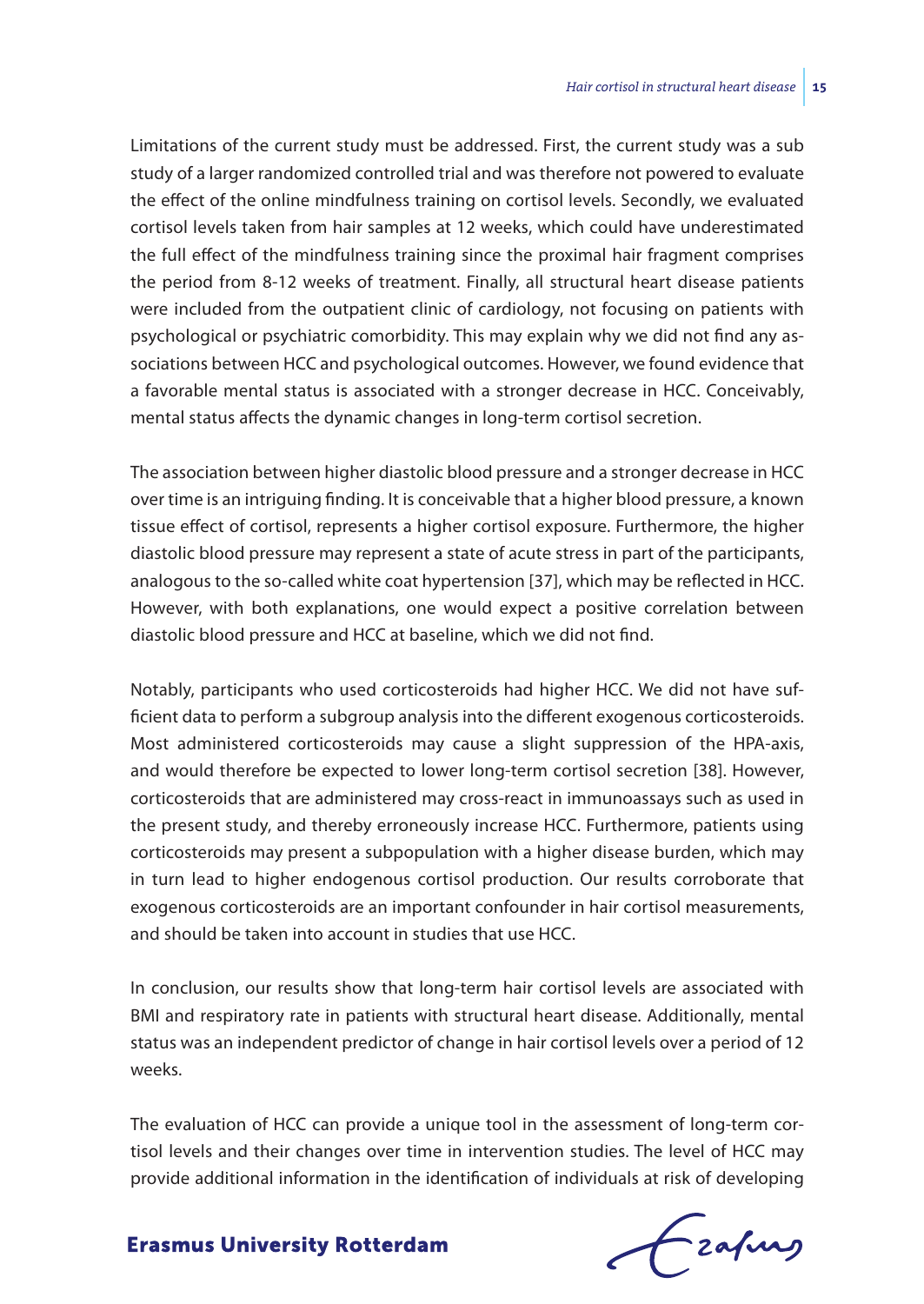#### **16** Erasmus Medical Center Rotterdam

cardiovascular events, and help to unravel the interplay between psychological stress and cardiovascular disease. Therefore, long-term prospective studies are needed to evaluate the predictive value of chronically elevated long-term cortisol levels in patients with regard to cardiovascular risk. Further studies may show which lifestyle and medical interventions can modify long-term cortisol exposure, and thereby potentially improve cardiometabolic health.

Frafing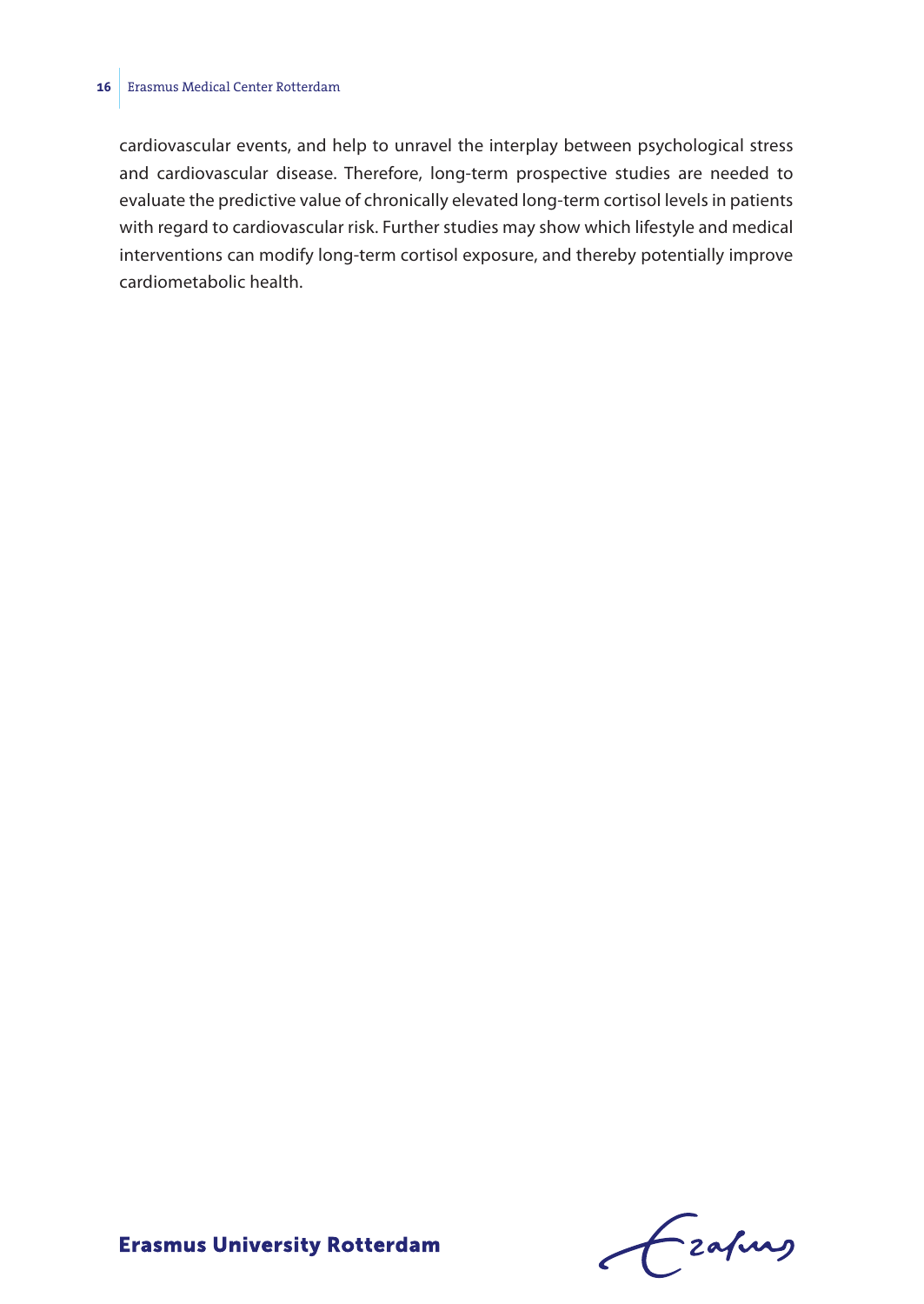#### **References**

- 1. Brotman, D.J., S.H. Golden, and I.S. Wittstein, *The cardiovascular toll of stress.* Lancet, 2007. **370**(9592): p. 1089-100.
- 2. Hamer, M., G.J. Molloy, and E. Stamatakis, *Psychological distress as a risk factor for cardiovascular events: pathophysiological and behavioral mechanisms.* J Am Coll Cardiol, 2008. **52**(25): p. 2156-62.
- 3. Richardson, S., et al., *Meta-analysis of perceived stress and its association with incident coronary heart disease.* Am J Cardiol, 2012. **110**(12): p. 1711-6.
- 4. Rosengren, A., et al., *Association of psychosocial risk factors with risk of acute myocardial infarction in 11119 cases and 13648 controls from 52 countries (the INTERHEART study): case-control study.* Lancet, 2004. **364**(9438): p. 953-62.
- 5. Rozanski, A., et al., *The epidemiology, pathophysiology, and management of psychosocial risk factors in cardiac practice: the emerging field of behavioral cardiology.* J Am Coll Cardiol, 2005. **45**(5): p. 637-51.
- 6. Arnaldi, G., et al., *Diagnosis and complications of Cushing's syndrome: a consensus statement.* J Clin Endocrinol Metab, 2003. **88**(12): p. 5593-602.
- 7. Staufenbiel, S.M., et al., *Hair cortisol, stress exposure, and mental health in humans: a systematic review.* Psychoneuroendocrinology, 2013. **38**(8): p. 1220-35.
- 8. Wester, V.L., S.W. Lamberts, and E.F. van Rossum, *Advances in the assessment of cortisol exposure and sensitivity.* Curr Opin Endocrinol Diabetes Obes, 2014. **21**(4): p. 306-11.
- 9. Young, E.A., J. Abelson, and S.L. Lightman, *Cortisol pulsatility and its role in stress regulation and health.* Front Neuroendocrinol, 2004. **25**(2): p. 69-76.
- 10. Gow, R., et al., *An assessment of cortisol analysis in hair and its clinical applications.* Forensic Sci Int, 2010. **196**(1-3): p. 32-7.
- 11. Manenschijn, L., et al., *Evaluation of a method to measure long term cortisol levels.* Steroids, 2011. **76**(10-11): p. 1032-6.
- 12. Russell, E., et al., *Hair cortisol as a biological marker of chronic stress: current status, future directions and unanswered questions.* Psychoneuroendocrinology, 2012. **37**(5): p. 589-601.
- 13. Manenschijn, L., et al., *High long-term cortisol levels, measured in scalp hair, are associated with a history of cardiovascular disease.* J Clin Endocrinol Metab, 2013. **98**(5): p. 2078-83.
- 14. Stalder, T., et al., *Cortisol in hair and the metabolic syndrome.* J Clin Endocrinol Metab, 2013. **98**(6): p. 2573-80.
- 15. Wester, V.L., et al., *Long-term cortisol levels measured in scalp hair of obese patients.* Obesity (Silver Spring), 2014. **22**(9): p. 1956-8.
- 16. Chan, J., et al., *Measurement of cortisol and testosterone in hair of obese and non-obese human subjects.* Exp Clin Endocrinol Diabetes, 2014. **122**(6): p. 356-62.
- 17. Sauve, B., et al., *Measurement of cortisol in human hair as a biomarker of systemic exposure.* Clin Invest Med, 2007. **30**(5): p. E183-91.
- 18. Ware, J.E., Jr. and C.D. Sherbourne, *The MOS 36-item short-form health survey (SF-36). I. Conceptual framework and item selection.* Med Care, 1992. **30**(6): p. 473-83.
- 19. McHorney, C.A., J.E. Ware, Jr., and A.E. Raczek, *The MOS 36-Item Short-Form Health Survey (SF-36): II. Psychometric and clinical tests of validity in measuring physical and mental health constructs.* Med Care, 1993. **31**(3): p. 247-63.
- 20. Zigmond, A.S. and R.P. Snaith, *The hospital anxiety and depression scale.* Acta Psychiatr Scand, 1983. **67**(6): p. 361-70.

Ezapurs